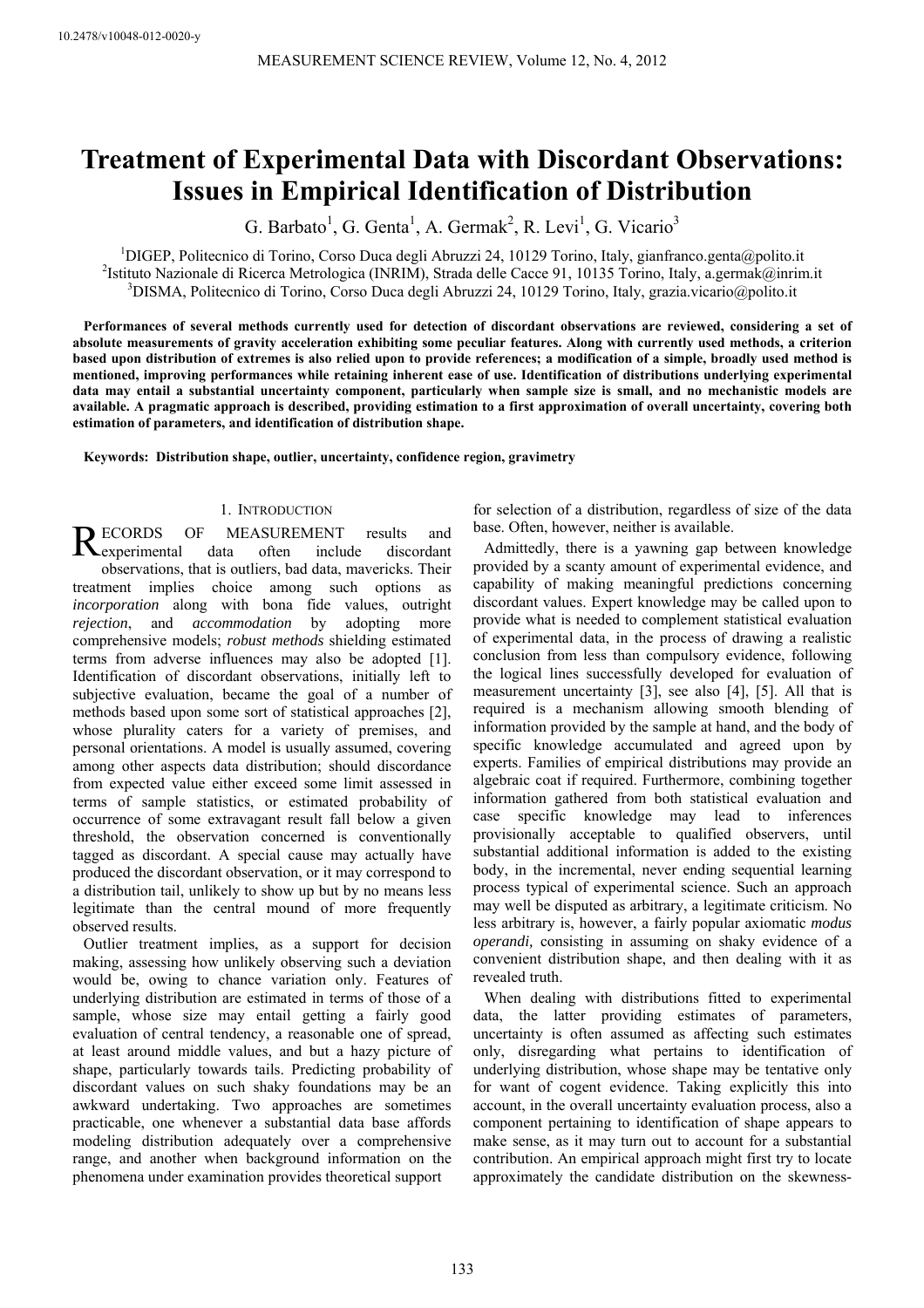kurtosis plane in terms of sample statistics ([6], [7]), and then assess bounds of a reasonable joint confidence region in the mean-standard deviation-skewness-kurtosis space, based upon estimates of the first four moments and relevant uncertainties. Should, e.g., symmetry be taken for granted, the confidence region on the skewness-kurtosis plane would shrink down to a segment on the ordinate, including Student's t distribution when the normal one is the first candidate. In the general case, an assumed array of candidate distributions may be modeled resorting to subgroups of empirical distributions such as Johnson's or Pearson's type families ([8], [9]), with a range of parameters consistent with bounds of confidence region.

An example is presented concerning treatment of a substantial set of measured values of free fall acceleration, recently obtained with a rise-and-fall absolute gravimeter [10] at Istituto Nazionale di Ricerca Metrologica (INRIM); several discordant observations were also recorded, due to a peculiar pattern of parasitic effects. The physical model considered takes into consideration, as main influence factors, gravity acceleration gradient and residual air drag, experiments being carried out in a vacuum chamber. However, other disturbances appear to affect flight pattern and motion-time measuring system, particularly rotation of the flying reflector and residual movement or vibration of interferometric system's stationary reference, provided by a reflector carried by a seismometer's pseudo-inertial mass, exploited to filter out the vertical component of parasitic motion imparted to the gravimeter's supports. Identification of the statistical distribution of effects induced by such disturbances, and estimation of relevant parameters, is affected by a number of hardly predictable factors, such as floor vibration induced by human activity, vehicles, machinery and small/remote earthquakes. Self-induced vibrations occurring during launch may also produce parasitic movement of the pseudo-inertial mass, and residual friction on the moving stage of the launch system may impart rotation on the flying interferometric reflector.

Application of some criteria currently used for outlier detection - and exclusion – is shown to lead to a fairly broad range of results, some of them implying sizable distortion of experimental distribution. A simple, two distribution model was found adequate for describing the pattern of results observed, enabling estimation of parameters pertaining either to substantially disturbance free operation of the gravimeter, or affected by parasitic influences as summarized above.

# 2. METROLOGICAL PROBLEMS IN ABSOLUTE MEASUREMENT OF GRAVITY ACCELERATION

In a modern absolute ballistic gravimeter, major contribution to data scatter is due to floor vibration, amounting typically to some tens of microgal  $(1 \mu Gal = 1 \times 10^{-8} \text{ ms}^{-2})$ , according to gravimeter, and measurement site. Therefore, the estimate of the measurand (the free-fall acceleration) is routinely obtained by averaging some hundreds of individual measurement results. The present accuracy limit, due to reproducibility of results, is believed to lie at the microgal level, corresponding to about one part in 10<sup>9</sup> of the Earth's gravitational acceleration. An absolute measurement of a physical quantity requires a detailed understanding of the influence factors affecting its realization. Special attention should be given to those effects that remain almost constant during the experimental activity and therefore are difficult, or almost impossible to identify and correct. A proper uncertainty evaluation should include also these effects, which do not contribute to data scattering. In ballistic gravimetry, the two dominating effects besides floor vibrations are the centripetal, and the Coriolis acceleration [11].

These effects are evaluated in the case concerning the ballistic gravimeter IMGC-02, developed and tested at INRIM [10]. Absolute ballistic gravimeters are based on the reconstruction of the vertical trajectory followed by a test body in vacuum; IMGC-02 instrument adopts the symmetrical rise and fall method, where the test body is thrown vertically upwards (Fig.1). Laser interferometry is used to determine the trajectory of the flying body, which acts as the moving reflector M in a vertically oriented arm of a modified Mach-Zehnder interferometer, whose reference reflector R is supported by a seismometer's inertial mass. Optical fringes at the interferometer are converted to electrical signals by a photodetector, while time values corresponding to selected positions of the test body during its flight are obtained by timing a recurring phase of the signal oscillation.



Fig.1. The symmetrical rise and fall method. Time 0, take off produced by the spring (as reaction floor vibration). Time 1, flight phase monitored in time with a rubidium clock and in position with a modified Mach-Zehnder interferometer with the reference reflector kept nearly steady on the arm of a seismometer.

Relating the space-time coordinates determined in this way to a number of parameters, a measurement model is obtained, from which the law of motion of the test body, and hence gravity acceleration g, is determined [12]. First and foremost among model parameters is the measurand, i.e. acceleration g experienced by the moving reflector during free rise and fall under the influence of gravity. The law of motion considers main known influence factors, described and thoroughly analyzed in the literature ([11], [13]), such as gravity acceleration gradient and residual air drag,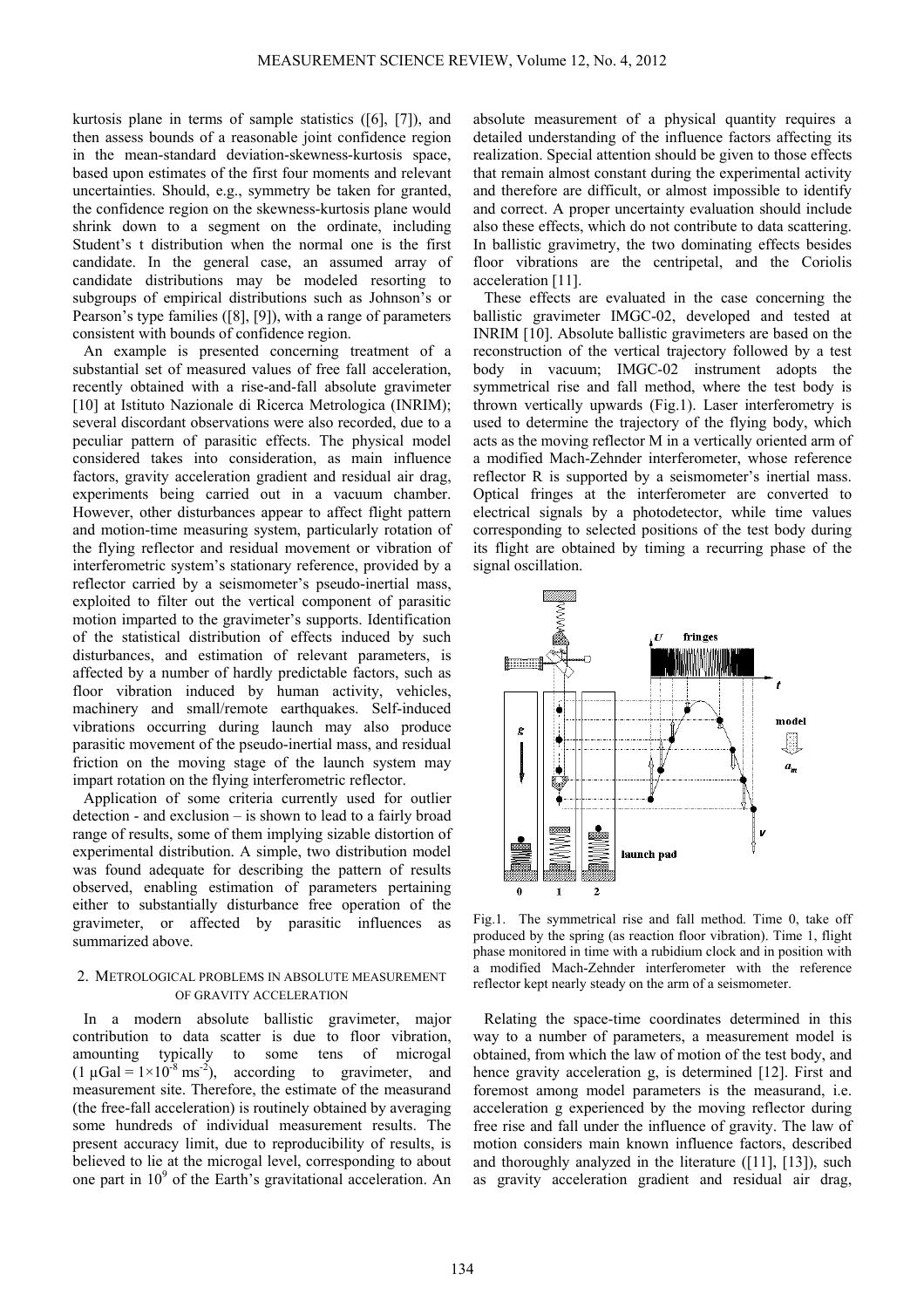experiments being carried out in a vacuum chamber; however, to isolate hidden systematic factors, evidenced in international comparisons, residual variations - mainly due to floor vibration and centripetal and Coriolis accelerations of the test body - must be accounted for, and deducted from result variability. An analysis of some effects on gravity measurements [14] was performed, applying the Monte Carlo method under reasonable assumptions, starting from possible experimental signs of effects of Coriolis and centripetal accelerations (Fig.2).



Fig.2. Expected distribution of the Coriolis acceleration (a) and the relevant experimental data (b). Expected distribution of the centripetal acceleration (c) and the relevant experimental data (d).

These effects are expected to produce a larger variability when compared to groups of results obtained in particularly favorable conditions. Experimental data exhibit the typical pattern shown in Fig.3. For the sake of expediency, data are coded by multiplication by  $10<sup>4</sup>$ , after deducting the median (see section 2.A). An interpretation may be in terms of a sum of factors as previously described, justifying variation

of the central part in the range of about  $\pm 100 \mu$ Gal. However, tails appear to be mainly affected by other unidentified accidental effects, such as floor motion, anomalies in projectile's trajectory, data acquisition and processing, and other irregular events, producing results showing up as discordant observations.

Estimation of moments of experimental distribution is awkward owing to the striking similarity with Cauchy distribution, which turns out to provide the best fit among a number of theoretical and empirical distributions according to, e.g., Kolmogorov-Smirnov and Anderson-Darling tests. Inclusion or exclusion of a few data lead to inordinate variation in estimates of moments, furthermore, no physical justification for Cauchy distribution of data was found hitherto. An alternative explanation, consistent with experimental results, assumes contamination of a normal distribution, pertaining to the vast majority of data obtained under favorable conditions, by a fairly smaller set of data apparently affected by substantially larger disturbances, assuming again normal distribution, Fig.3 (a) and (b).



Fig.3. Normal probability plots of over a thousand measured values (coded) of gravity acceleration with some discordant observations (black), approximated in terms of a Cauchy distribution (red) with location and scale parameters equal to 0 and  $2.3 \times 10^{-3}$  respectively (a), and a mixture (in a proportion of about 1:16) of two normal distributions (blue) both with mean equal to 0, and standard deviations equal to  $1.5 \times 10^{-1}$  and  $3.4 \times 10^{-3}$  (b).

## *Identification and treatment of outliers*

The data set referred to above deals with over a thousand measured values of the gravity acceleration recently obtained with INRIM's ballistic gravimeter IMGC-02. Values ranging from about 9.80531 to 9.80538 were coded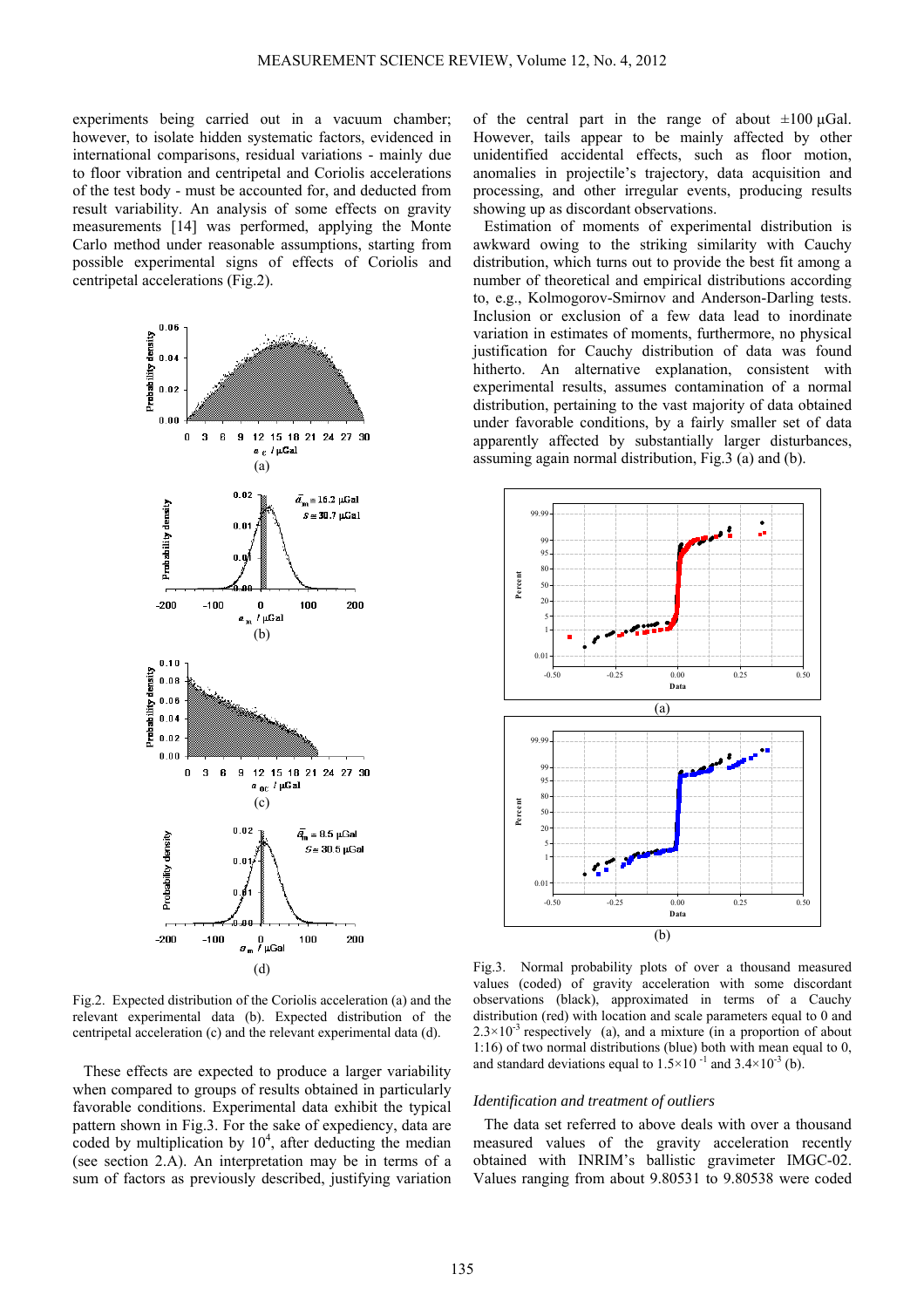by multiplication by  $10^4$  after deducting the median of approximately 9.80534. Some descriptive statistics are shown in Table<sub>1</sub>.

Tab.1. Descriptive statistics for a set of measured values of gravity acceleration (coded).

| N          | mean                              | std. dev.       | <b>IOR</b> |
|------------|-----------------------------------|-----------------|------------|
| 1192       | $-0.00223$                        | 0.037           | 0.00501    |
| $x_{(1)}$  | $\varrho_{\scriptscriptstyle{I}}$ | $\mathcal{Q}_3$ | $x_{(n)}$  |
| $-0.37329$ | $-0.00271$                        | 0.00230         | 0.33432    |

Fig.3 shows normal probability plots of values of coded gravity acceleration; at either tail a number of discordant results may be observed, mainly traceable to such anomalies as referred to above. Outliers are identified according to Chauvenet's, Grubbs', and IQR (interquartile range) methods; another based upon extreme value distribution [15], and a modification of IQR method were also considered [16], see also [2], [17].

For both whisker limits, namely -0.0102 and 0.0098, being readily computed, IQR method yields 68 outliers. Modified IQR method yields -0.0150 and 0.0146 as limits, respectively, detecting 50 outliers. Applying Chauvenet's criterion, the probability of having an accident is approximated to 0.04%, so the acceptance interval, i.e.  $[L_{l}, L_{u}] = [-0.132, 0.128]$ , leads to identification of 30 outliers in the first iteration. Grubbs' test and the method based upon distribution of extremes are then compared adopting for both the risk of 0.04%, in order to make comparison meaningful, detecting in the first iteration 12 outliers in either case. Acceptance intervals are:

•  $[L_l, L_u] = [-0.198, 0.194]$  for Grubbs' test;

•  $[L_l, L_u] = [-0.190, 0.186]$  for the method of extremes.

Both methods appear to behave similarly, detecting a substantially lower number of outliers than Chauvenet's criterion.

When the outlier detection process is applied iteratively, with a fixed risk of error of 0.04%, the following results are obtained:

• both Chauvenet's criterion and method of extremes stop detecting additional outliers after the fifth iteration, while Grubbs' test stops after the sixth;

• all in all, Chauvenet's criterion detects 54 outliers, Grubbs' test 49 and the method of extremes 48.

IQR method (albeit at another level of risk), and to a lower extent Chauvenet's, appear to identify as outliers a number of values substantially larger than modified IQR method, Grubbs' test and the method of extremes.

Evidence of rather abusive exclusion of outliers appears for both IQR and Chauvenet's methods [16], suggesting an empirical distribution shape radically deviating from the original data set. On the other hand, by retaining a few borderline experimental values, modified IQR, Grubbs' and the extreme values method manage to preserve some typical features of the original data set, while at the same time effectively shielding estimates of main population parameters – central tendency, and scatter - from outlier induced bias.

## 3. EMPIRICAL IDENTIFICATION OF DISTRIBUTION SHAPE

When only a data set, and precious little else, may be exploited for identification of the shape of underlying distribution, substantial uncertainty applies particularly when a limited number of observations is available, as is not uncommon in experimental work. Such a component may account for a sizable part of type A uncertainty pertaining to inferences drawn in terms of that distribution, besides contributions pertaining to estimates, e.g., of moments. While the latter component is routinely estimated in terms of sample statistics using established procedures, the former is often conveniently dispended with, assuming data distributed according to a family conveniently shaped and easy to handle, without further ado. Analytical evaluation may be awkward if at all possible, owing to a lack of specific information, typical of situations where no reliable mechanistic models are available; a solution is presented addressing the statistical issue on a pragmatic basis, following a simple way capable of leading to quantitative results. A realistic estimate of that uncertainty component, obtained with a single significant digit, may be considered an improvement over gut feelings only.

Sample size may be reasonably required to be large enough to allow at least crude estimation of the first four moments of the distribution. The first two sample moments lead to defining boundaries of a joint confidence region for estimates of parent population's location and spread parameters, e.g., on the  $\mu - \sigma$  plane; another joint confidence region pertaining to some features of underlying distribution may be mapped on the  $\beta_1 - \beta_2$  plane in terms of nondimensional sample estimates of skewness and kurtosis ([6], [7]). Several theoretical distributions may then be found to fit the bill, as well as a range of empirical ones such as Johnson's or Pearson's type families ([8], [9]), within a parameter range consistent with the relevant confidence region at the level considered. Irrespective of whether a theoretical distribution is eventually fitted to data, or an empirical one, the goal is to find out expeditiously how to obtain realistic confidence bands, taking into account uncertainty in estimates of parameters as well as in identification of distribution shape.

According to the information available, and properties of the problem considered, one may end up in the simplest case with a three dimensional confidence region – e.g., for a symmetrical distribution defined in terms of location and scale parameters, and kurtosis – or with one in  $k > 3$ dimensions in the general case. Points on confidence region's boundary surface identify distributions compatible with data; the envelope of their cumulative distribution functions defines a confidence band pertaining to type A overall uncertainty, comprehensive of components pertaining to estimation of parameters, and identification of model form.

Determination of a joint confidence region for substantially independent parameters concerning location, and spread, is simple enough as long as a number of convenient assumptions are accepted; to a first approximation a trapezoidal region in the μ - σ plane may be adopted [18], where every apex corresponds to a limit condition. Similar considerations do not, however, apply to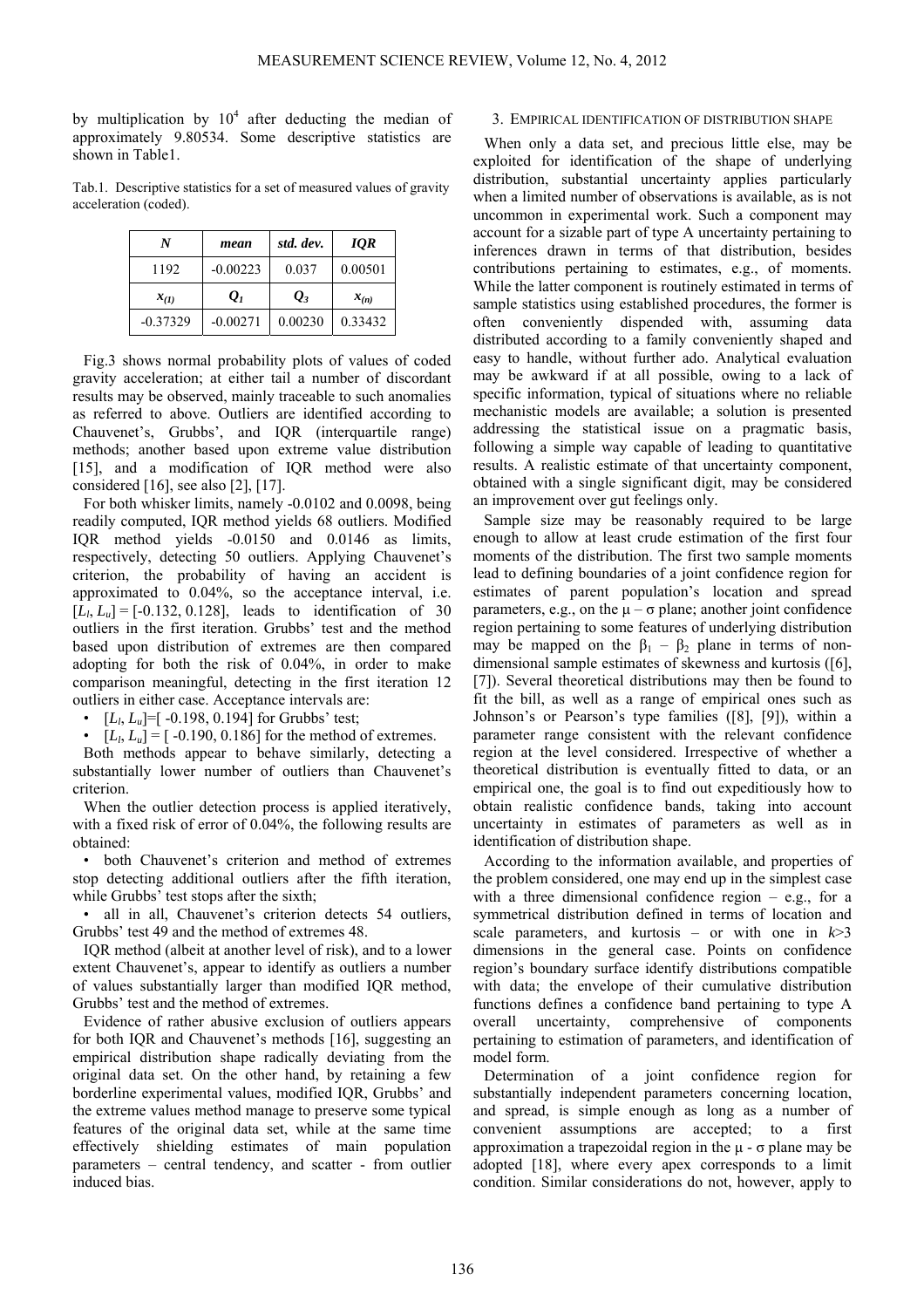measures of asymmetry, and kurtosis, whose sample values may offer rather poor estimates of those pertaining to population, particularly for small sample size. For a symmetrical distribution the statistical index  $β_1$  (and its square root, preferred in some instances) vanishes; the reverse is not necessarily true, as non-symmetrical distributions whose odd order moments vanish are known [19]. Sometimes  $\gamma_2 = \beta_2 - 3$  is adopted as a measure of peakedness; while for a class of regular, symmetrical distributions  $\gamma_2 > 0$  entails a more flat topped shape than the normal one, and a more peaked one for  $\gamma_2 < 0$ , such considerations may not necessarily apply to other symmetrical or skew distributions. Sample estimates  $b_1$  and  $b_2$  of β<sub>1</sub> and β<sub>2</sub> turn out to be biased and far from independent, particularly for moderate sample size; furthermore, their distribution – affected by that underlying experimental data – does not lend itself to be covered under the convenient cloak of the central limit theorem. Properties of estimators in terms of consistency, efficiency and unbiasedness being far from attractive, a pragmatic approach was preferred to lengthy analytical developments, resorting to numerical simulation performed on random samples drawn from normal distribution, frequently encountered dealing with measurement errors.

Monte Carlo simulation supplies readily approximations to single and joint distributions of estimators of interest. Not unexpectedly, considering a normal parent distribution, numerical estimates of  $β_1$  turn out to be distributed with a reverse *J* shape, while those of  $\beta$ <sub>2</sub> tend towards approximately normal shape for sample size *n*, at least in a three digit range (see Fig.4, 5, 6). Empirical corrections were obtained numerically in order to offset bias in estimates, observed particularly for small sample size (see Fig.7), where kurtosis is systematically underestimated. Peculiar patterns may be observed in the empirical joint distribution of numerical estimates  $b_1$  and  $b_2$ , somehow slanted along a diagonal region over the  $\beta_1 - \beta_2$  plane for small to medium sample size, with a slope slowly decreasing for larger values of sample size *n* (see Fig.8(a), 8(b), 9(a)); joint confidence regions may be derived at specified levels.

Coefficients of correlation between sample estimates  $b_1$ and  $b_2$ , obtained numerically for a normal parent distribution, are plotted versus *n* in Fig.9(b).



Fig.4. Histograms of numerical estimates of  $\beta_1$  (a) and  $\beta_2$  (b) for sample size *n* equal to 10.



Fig.5. Histograms of numerical estimates of  $\beta_1$  (a) and  $\beta_2$  (b) for sample size *n* equal to 100.



Fig.6. Histograms of numerical estimates of  $\beta_1$  (a) and  $\beta_2$  (b) for sample size *n* equal to 1000.



Fig.7. Empirical evaluation of bias in estimates of  $\beta_1$  (a) and  $\beta_2$  (b) plotted versus *n*.



Fig.8. Empirical joint distribution of numerical estimates of  $\beta_1$  and  $β<sub>2</sub>$  for sample size *n* equal to 10 (a) and 100 (b).



Fig.9. Empirical joint distribution of numerical estimates of  $β_1$  and  $β<sub>2</sub>$  for sample size *n* equal to 1000 (a); coefficient of correlation r between estimates of  $\beta_1$  and  $\beta_2$  plotted versus sample size *n* (b).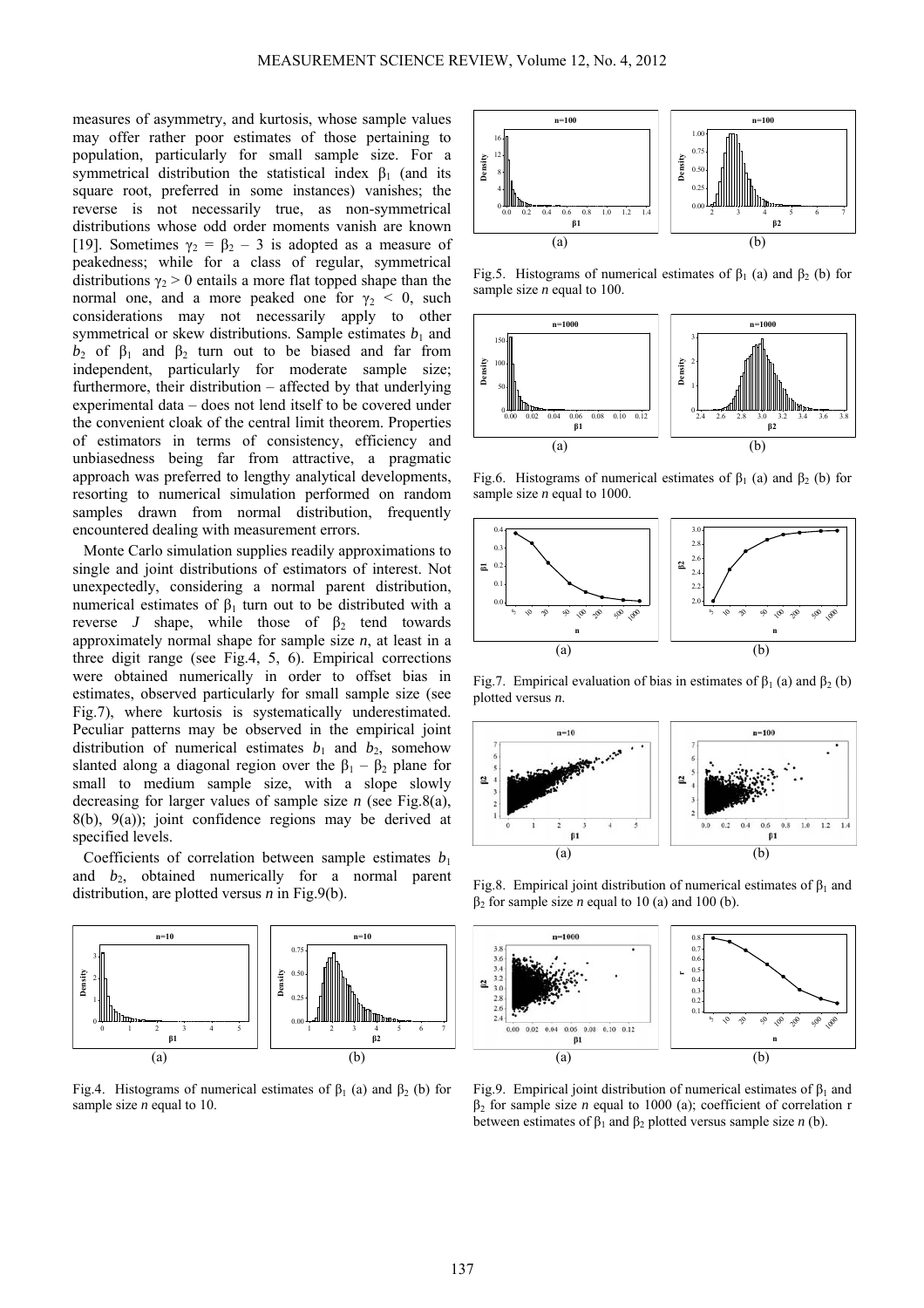#### *Evaluation of confidence region*

Let us consider first an example concerning measurements of battery capacity, with  $n = 10$ ,  $x_{ave} = 40$ ,  $s = 3.5$  [20]. Confidence intervals at 90% level for μ and σ are readily obtained, leading to a joint confidence region drawn on the  $\mu$  –  $\sigma$  plane with an approximately trapezoidal shape bounded by ordinates 2.5 and 5.7, and abscissas 38, 42 and 36, 44, respectively. A normal distribution may be fitted to the set of data at hand, and a confidence belt at 90% level for cumulative distribution function (cdf) obtained, given that the distribution shape assumed is the correct one – an educated guess only. Now let us map a rough numerical approximation of an overall 90% confidence region corresponding to our case, further simplified by restricting uncertainty to kurtosis only, namely by assuming symmetry,  $\beta_1 = 0$ , as consistent with the set of data at hand. Sample estimate of kurtosis, corrected for bias due to sample size  $(b_2 = 2.6)$ , and a confidence interval 90% level for  $\beta_2$  at the level considered (1.6  $\leq \beta_2 \leq 4$ ) are readily obtained by the Monte Carlo simulation. For  $b_2 = 4$  a Johnson  $S_U$ distribution would fit the bill, and a Johnson  $S_B$  for  $b_2 = 1.6$ ; other families of empirical distributions might of course be selected, e.g., Pearson's type I and IV. Parameters of these distributions are first estimated according to the procedure described in [7], and further refined by heuristic methods. A joint confidence region for the three parameters considered in the  $\mu$ -σ- $\beta_2$  space, roughly centered on point (40, 3.5, 3) corresponding to normal distribution, may be assumed to be bounded by a prism such as shown in Fig.10, whose apex coordinates *A* to *H* are listed in Table2.



Fig.10. Prism enclosing a joint confidence region at 90% level in the  $\mu$ -σ- $\beta$ <sub>2</sub> space for location, spread and peakedness of distributions.

Tab.2. Apex coordinates of prism shown in Fig.10 for measurements of battery capacity based upon sample parameters.

| apex                  | mean | st. dev. | b <sub>2</sub> | distr. type |
|-----------------------|------|----------|----------------|-------------|
| A                     | 38   | 2.5      |                |             |
| B                     | 42   |          | 1.6            | $S_B$       |
| $\mathcal{C}_{0}^{0}$ | 36   | 5.7      |                |             |
| D                     | 44   |          |                |             |
| E                     | 38   |          | 4.0            | $S_U$       |
| $\overline{F}$        | 42   | 2.5      |                |             |
| G                     | 36   | 5.7      |                |             |
| Η                     | 44   |          |                |             |



Fig.11. Cdf of the eight distributions corresponding to apexes *A* through *H* of prism shown in Fig. 10; normal probability plot of battery capacities with 90% confidence region pertaining to assumed normal distribution (inner curves), and envelope of distributions (dotted) corresponding to points *A* through *H* (b).

Cdf's of the eight Johnson distributions corresponding to coordinates *A* to *H* listed in Table2 are plotted in Fig.11(a), their envelope defining to a first approximation a joint confidence region for the cdf of parent population, taking into account uncertainties associated both with estimation of parameters and identification of distribution form. The latter contribution appears by no means negligible, as for the case at hand it does substantially exceed the former, as shown in Fig.11(b), where the comprehensive envelope is plotted along with the confidence belt corresponding to unquestioning acceptance of normal distribution hypothesis.

In comparable instances, when little information is available besides sample values, the wider confidence region would be a sensible choice. In the light of expert knowledge, and specific, detailed information concerning expected shape of parent distribution, realistic confidence limits may get closer to those derived in terms of joint confidence region for estimates of parameters.

Coming back to INRIM's gravimetric data, the empirical procedure described above was applied to the mixture model. Data were centered since comparison among average values – e.g., corresponding to data sets obtained on different sites, or on the same site under different conditions – would, as a rule, be considered apart from issues concerning scatter. While normal distribution is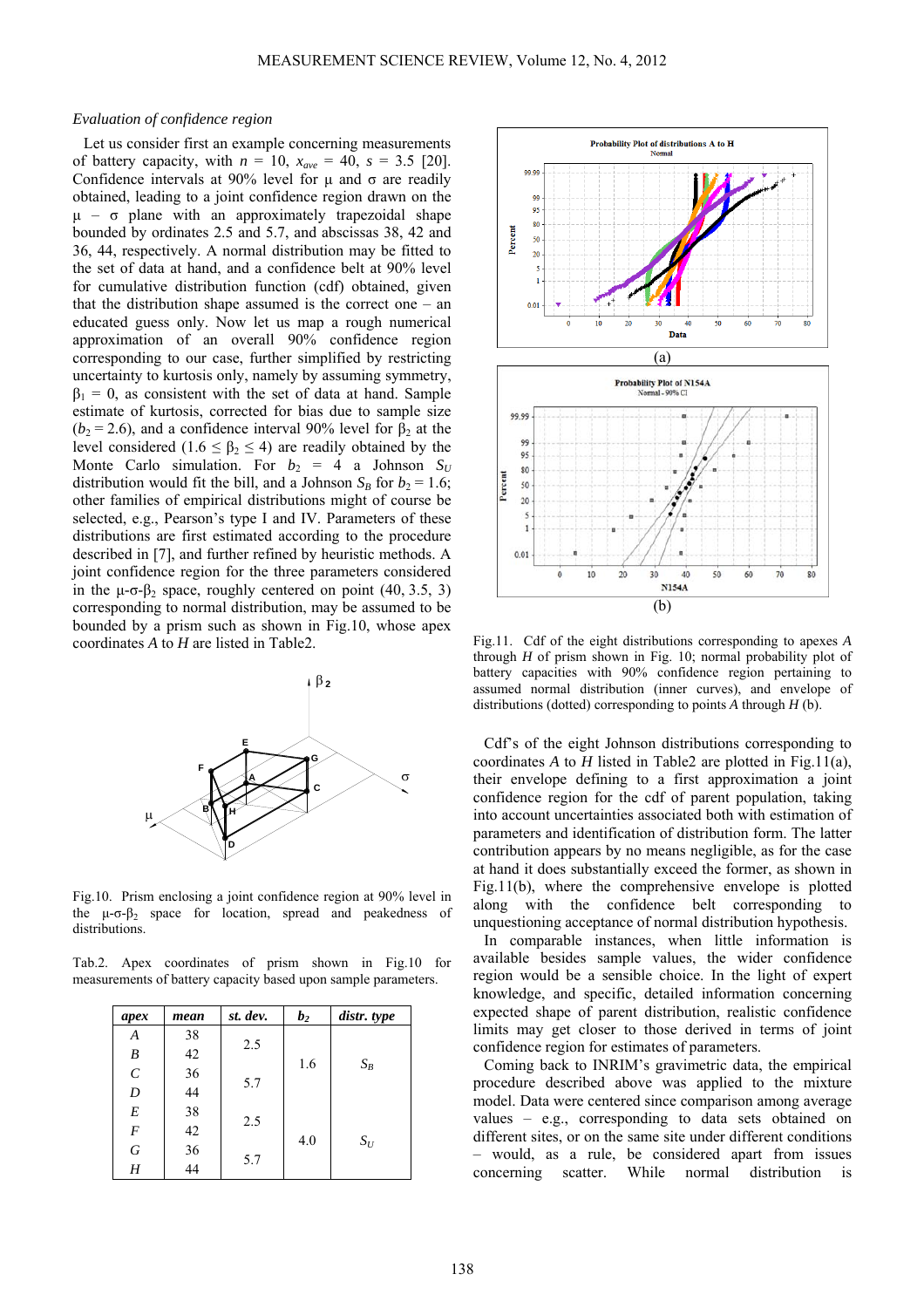substantially confirmed for the well-behaved data, sizable uncertainty concerns distribution underlying the subgroup more affected by scatter. A joint confidence region for the latter subgroup for scatter and kurtosis may be approximated by a rectangle on the σ- $β_2$  space, derived from the projection of the prism shown in Fig.10. The apexes, which identify four Johnson empirical distributions - two  $S_B$  and two  $S_U$  - as mandated by symmetry considerations ([7], [21], [22]), listed in Table3 along with their coordinates, lead to the 90% confidence region shown along with experimental values in the half-normal plot of Fig.12.

Tab.3. Apex coordinates of rectangle (derived from prism of Fig.10) for INRIM's gravimetric data, based upon sample parameters.



Fig.12. Half-normal probability plot of (coded) gravity acceleration with envelope of limiting empirical distributions identifying a 90% confidence region. No outlier was discarded.

Inclusion of uncertainty components covering estimation of parameters, and identification of distribution, may cater for more realistic estimation of type A contributions to uncertainty budget, thereby affecting evaluation of compatibility among data sets.

#### 4. DISCUSSION

Handling discordant observations is affected by statistical and technical evaluation of the case at hand, as – but for gross blunders – the outcome of evaluation process is affected by personal orientation, and specific knowledge. No automatic procedure may completely substitute expert's judgment [23], just as in uncertainty evaluation [24]. Some measurement tasks exhibit a particular combination of sources of scatter, which may be modeled as a contamination of the bulk of "good" data by a small proportion of "bad" ones, or alternatively as a single, heavy tailed underlying distribution, the latter sometimes liable to entail peculiar problems.

Lacking dependable theoretical basis and proper mechanistic models, empirical identification of distribution underlying observed data implies a substantial uncertainty component, which may well exceed that pertaining to

estimation of parameters, routinely accounted for. A comprehensive evaluation may, however, be performed in a straightforward way, exploiting numerical simulation to supply information as required to obtain results with up to two significant digits, consistent with GUM guidelines [3].

Realistic confidence regions thus obtained may turn up broad enough to suggest adopting less conservative levels than usual to make appearance palatable, as not unusual in some applications of extreme value statistics [15]. In the case concerning measurements of battery capacity [20], for instance, the width of a 90% confidence band for cumulative distribution accounting also for uncertainty in identification of form is found to range between over twice that of confidence band accounting only for uncertainty in mean and standard deviation, normal form being taken for granted, to as much as three times as large. For the set of gravimetric measurements considered, whether identified outliers are discarded or not hardly affects a minor, yet substantial subset of data affected by a much larger scatter than the bulk. That subset, admittedly influencing but marginally the average value and its related confidence intervals, must, however, be taken into account if uncertainty in empirical identification of underlying distribution is to be accounted for.

Overly optimistic estimates of precision being of little if any use, it makes sense to face squarely the fact that data sets of finite size, routinely handled in the course of experimental work, particularly concerning underlying distribution carry but a limited amount of information, on whose basis only rather hazy predictions may be formulated. Realistic evaluation may afford some protection against such misfortunes as underestimating uncertainty by some two orders of magnitude [25].

### ACKNOWLEDGMENT

Friendly cooperation and fruitful discussion with Dr. Giancarlo D'Agostino are gratefully acknowledged.

#### **REFERENCES**

- [1] Barnett, V., Lewis, T. (1978). The study of outliers: Purpose and model. *Applied Statistics,* 27, 242-250.
- [2] Barnett, V., Lewis, T. (1994). *Outliers in Statistical Data* (3rd ed.). New York, USA: Wiley.
- [3] Joint Committee for Guides in Metrology. (2008). *Evaluation of measurement data - Guide to the expression of uncertainty in measurement (GUM).* JCGM 100:2008. Sèvres, France.
- [4] Zakrzewski, J. (2003). Error and uncertainty reduction – challenge for a measuring systems designer. *Measurement Science Review*, 3 (1), 31-34.
- [5] Song, J., Vorburger, T., Thompson, R., Renegar, T., Zheng, A., Ma, L., Yen, J., Ols, M. (2010). Three Steps towards metrological traceability for ballistics signature measurements. *Measurement Science Review*, 10 (1), 19-21.
- [6] Rhind, A. (1909). Tables to facilitate the computation of the probable errors of the chief constants of skew frequency distributions. *Biometrika,* 7 (1/2), 127-147.
- [7] Hahn, G.J., Shapiro, S.S. (1967). *Statistical Models in Engineering*. New York, USA: Wiley.